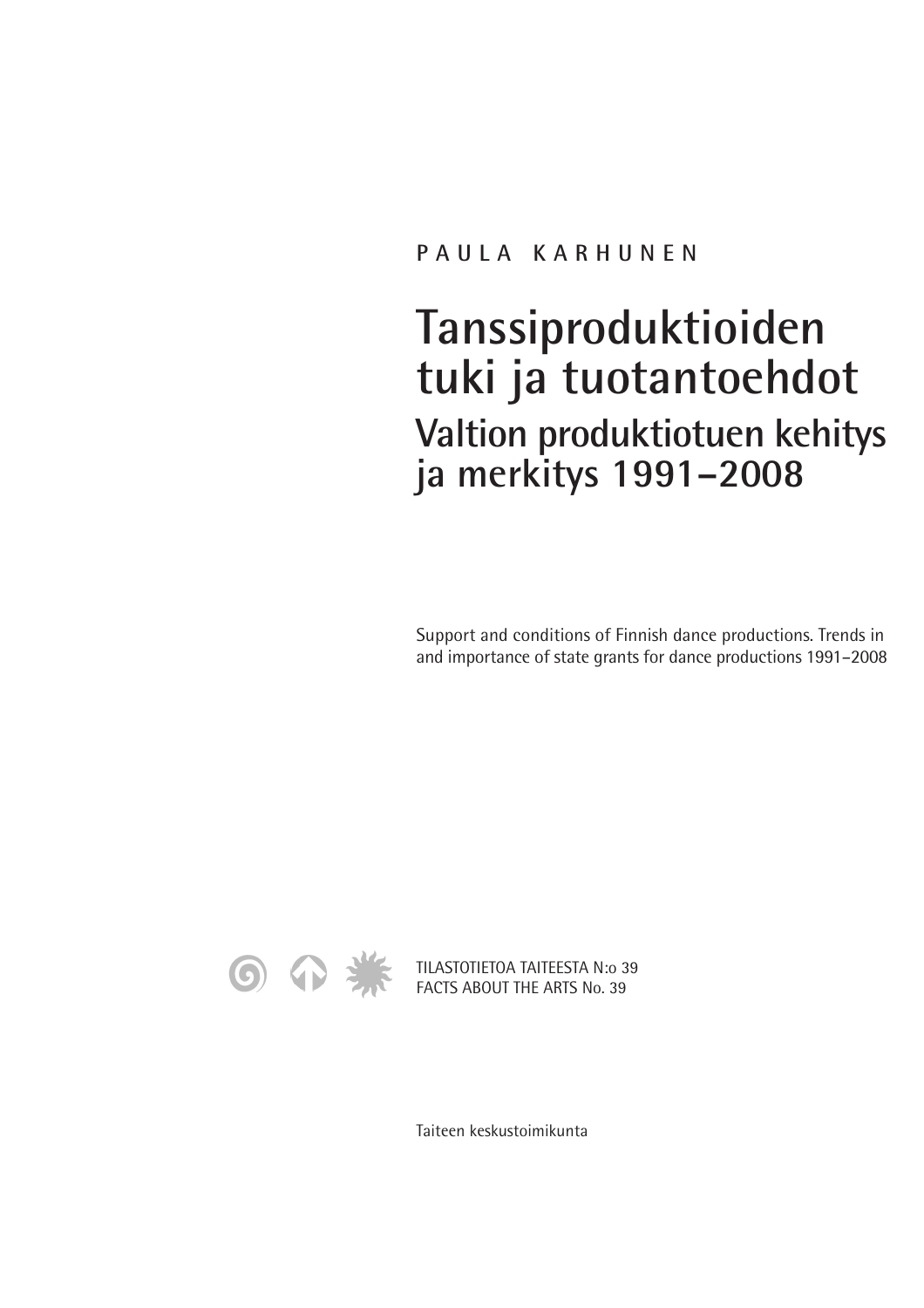© Paula Karhunen ja Taiteen keskustoimikunta 2008

Kansi: Kari Piippo Taitto: Jussi Hirvi

ISBN 978-952-5253-71-9 ISSN 0788-0278

F.G. Lönnberg Helsinki 2008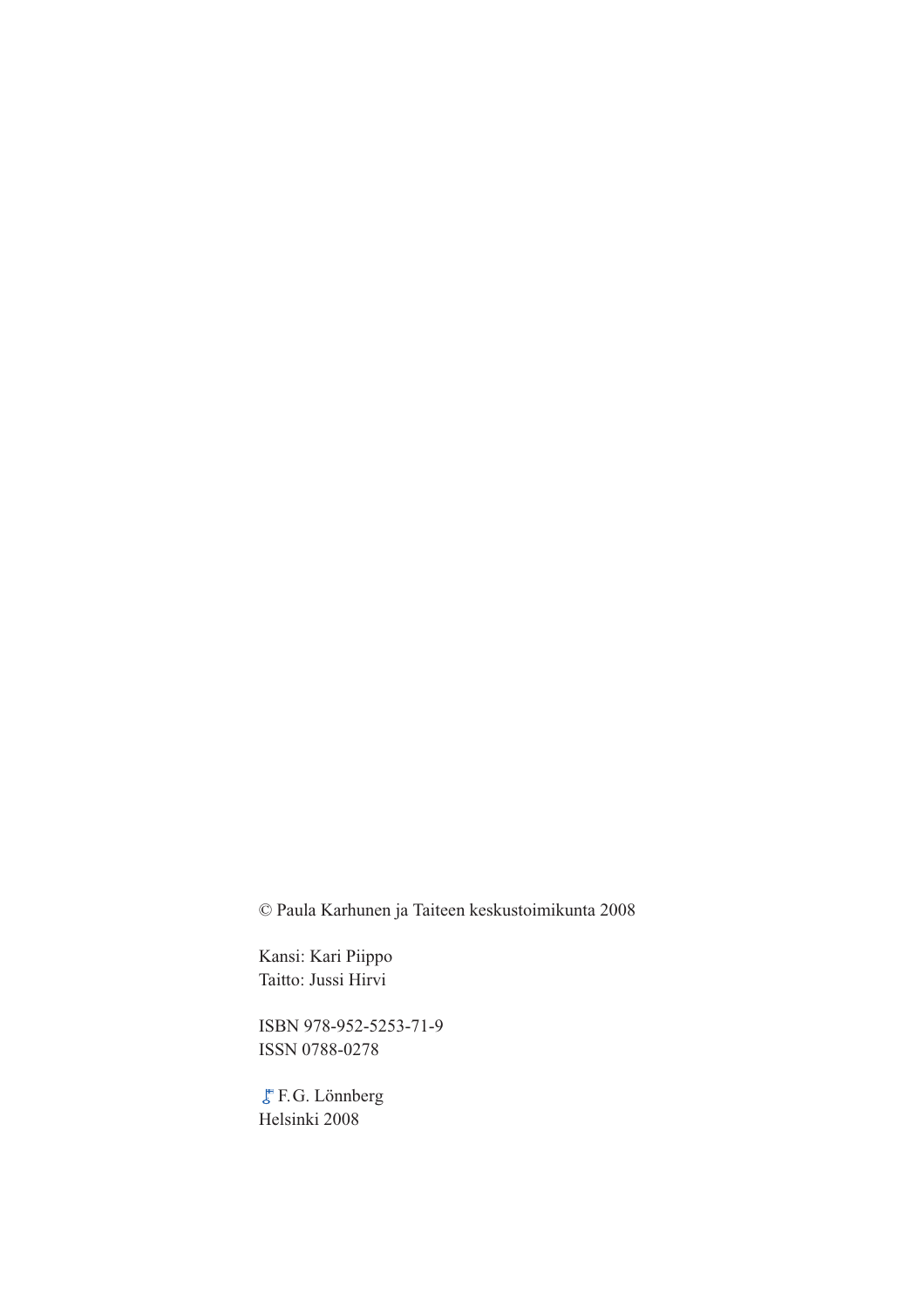Facts about the Arts Publication no 39 Arts Council of Finland Helsinki 2008

Paula Karhunen

## *Support and conditions of Finnish dance productions*

*Trends in and importance of state grants for dance productions 1991–2008*

*English Summary*

### *Research project*

The publication reports the results of the project on the Grants and Subsidies for Dance Productions  $(GDP)^{57}$  allocated by the Finnish National Council for Dance (NCD).<sup>58</sup> The aim of the project was to examine the amount, scope and impact of the GDP. The study is related to a larger project focused on the impact of discretionary support to the arts. This project, carried out by the Research Unit of the Arts Council, has earlier produced two publications<sup>59</sup>.

The research project on the GDP consisted of two parts. The statistical part concentrated on the amount of and trends in appropriations, applicants and recipients of the support scheme in question. The evaluative part of the study examined the importance of the support from the point of view of applicants. This part is based on an e-mail survey directed to those who had applied for a GDP in 2005 and 2006. The survey data also provided infor-

<sup>57</sup> The support is allocated in the form of grants to individual artists and in the form of state subsidies to collective bodies (dance companies). Here the reference used is "Grants for Dance Productions" (GDP).

<sup>58</sup> The system of Arts Councils comprises the Central Arts Council, nine national, art-form based councils, two grant boards and regional arts councils. Each of the nine national art councils is an expert body subordinate to the Ministry of Education in matters relating to a specific form of art. They are composed of a maximum of 11 members appointed by the Government for a three-year term. National art councils annually award artist and project grants and art-form specific support.

<sup>59</sup> Publications on discretionary support to cultural organisations (Oesch 2004) and on the effects of state quality support on photographic literature (Karttunen 2005). At the moment, the projects related to support for children's culture, as well as multicultural elements in artist support are ongoing.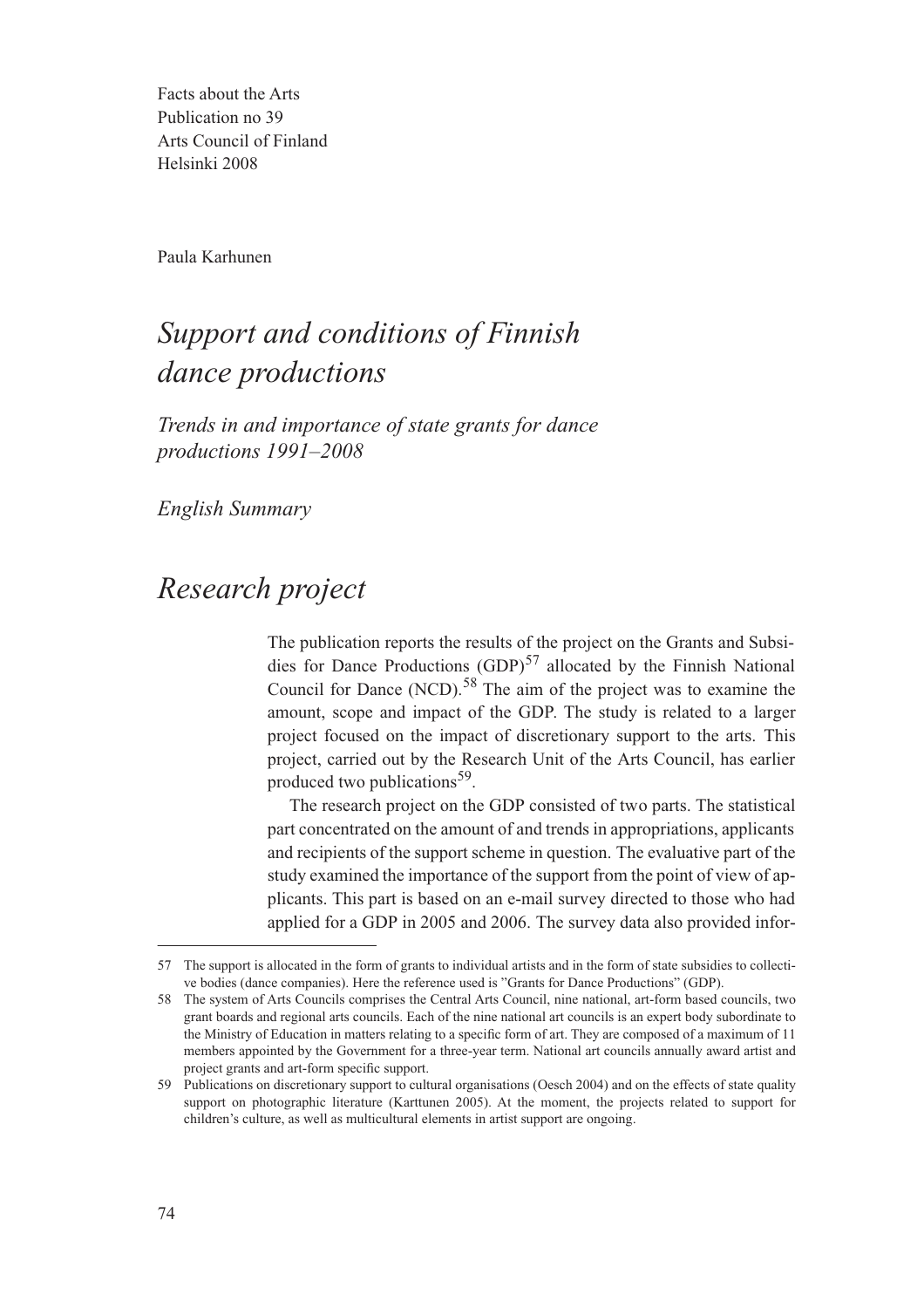mation about the process of producing a dance production in Finland. The data clarifies factors such as the overall funding of respondents' productions, the share of unpaid work involved and the time used for a production, as well as the number and composition of personnel in dance productions.

## *The structure and support of the Finnish field of dance*

The Finnish dance field is characterised by relatively small size (the number of dance professionals is approximately 700–800 persons), freelance activities and the lack of infrastructure in comparison with other fields of performing arts. In general, the production field of Finnish dance can be divided into four groups: 1) "big" companies, i.e., The Finnish National Ballet and Helsinki Dance Company<sup>60</sup>, 2) dance companies subsidised by  $law<sup>61</sup>$ , 3) independent dance companies and 4) productions by individual choreographers. In addition, since 2004 five Regional Dance Centres have been producing and supporting dance in their respective regions. The main objectives of the Regional Dance Centres are to further the availability and accessibility of dance as an art form and to increase employment among dancers. Besides the aforementioned, several dance festivals offer dancers and choreographers opportunities for both performances and commissioned works.

*Table 1. Actors in the field of Finnish dance and the number of performances in 2006/2007*

|                                   | N   | Performances |
|-----------------------------------|-----|--------------|
| Individual choreographers*        | 41  | 397          |
| Independent dance companies*      | 24  | 650          |
| Dance companies subsidised by law | 11  | 1340         |
| Big companies **                  | 2   | 131          |
| Dance festivals***                | 25  | $\sim$ 500   |
| Regional dance centres *          | 5   | 444          |
| Total                             | 108 | ~23,000      |

\* Those having produced a premiere in 2006.

\*\* Finnish National Ballet and Helsinki Dance Company.

\*\*\* Data from 2007. All festivals whose programme includes dance. The number of dance festivals concentrating solely on contemporary dance is 14.

Source: Dance Information Centre, Regional Dance Centres.

<sup>60</sup> Helsinki Dance Company is a part of the Helsinki City Theatre.

<sup>61</sup> The Act on the Financing of Education and Culture regulates the amount and share of subsidies for cultural institutions (theatres, orchestras, museums, libraries) by the state and municipalities.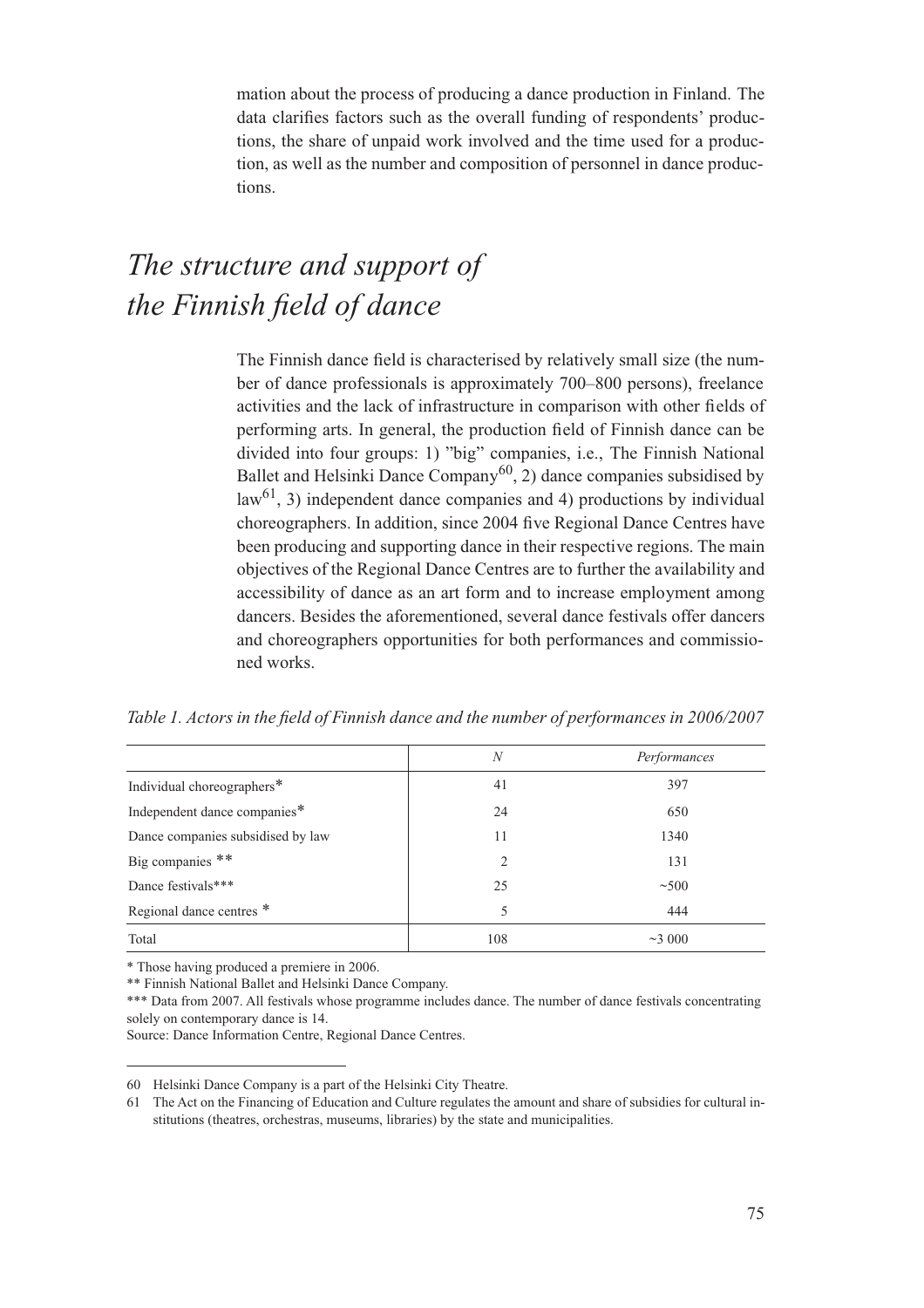The activeness in the Finnish dance field have increased to a great extent during the past two decades. This is shown, for example, by the number of performances and premieres, as well as by the number of active choreographers and international tours. Presently, about 200 dance premieres are produced annually in Finland. This is double as much as ten years earlier. The majority of these premieres are produced by independent dance groups representing contemporary dance.

The supply of dance performances has also increased over the past ten years being now 50 per cent higher than in 1997. The average annual growth in dance performances has been 5 per cent. Growth in performances by individual choreographers has been even higher, annually over 40 per cent. Over half of the dance performances produced presently are carried out by companies supported by The Act on the Financing of Education and Culture (Table 2).

*Table 2. Volume of Finnish dance performances 1997–2006*

| Year                             | Big companies | Companies sup-<br>ported by law | Independent<br>groups | Individual choreo-<br>graphers | Total   |
|----------------------------------|---------------|---------------------------------|-----------------------|--------------------------------|---------|
| 1997                             | 170           | 985                             | 459                   | 69                             | 1683    |
| 1998                             | 140           | 956                             | 469                   | 224                            | 1789    |
| 1999                             | 127           | 1 1 5 7                         | 683                   | 224                            | 2 1 9 1 |
| 2000                             | 133           | 1 3 5 7                         | 771                   | 220                            | 2481    |
| 2001                             | 159           | 1 3 7 7                         | 480                   | 77                             | 2 0 9 3 |
| 2002                             | 128           | 1 3 5 0                         | 374                   | 121                            | 1973    |
| 2003                             | 135           | 1 3 6 3                         | 555                   | 225                            | 2 2 7 8 |
| 2004                             | 113           | 1 3 5 5                         | 556                   | 214                            | 2 2 3 6 |
| 2005                             | 139           | 1 3 1 4                         | 567                   | 365                            | 2 3 6 6 |
| 2006                             | 131           | 1 3 4 0                         | 650                   | 397                            | 2473    |
| Average 1997-06                  | 138           | 1 2 5 5                         | 556                   | 214                            | 2 1 5 6 |
| Average annual<br>growth 1997-06 | $-2\%$        | $4\%$                           | $7\%$                 | 42 %                           | $5\%$   |
| Proportion % in 2006             | $5\%$         | 54 %                            | $26\%$                | 16 %                           | $100\%$ |

Source: Dance Information Centre

The support for Finnish dance follows the above-mentioned division of the field. The National Ballet, Helsinki Dance Company and eleven dance companies are financed either according to special appropriations (National Ballet<sup>62</sup>) or according to the Act on the Financing of Education and Culture, which came into operation in 1993. As for individual choreographers and independent dance groups, the bases of financing are discretionary

<sup>62</sup> The National Ballet is a part of the Finnish National Opera, which as a national institution receives over half of its operational expenditure from the government.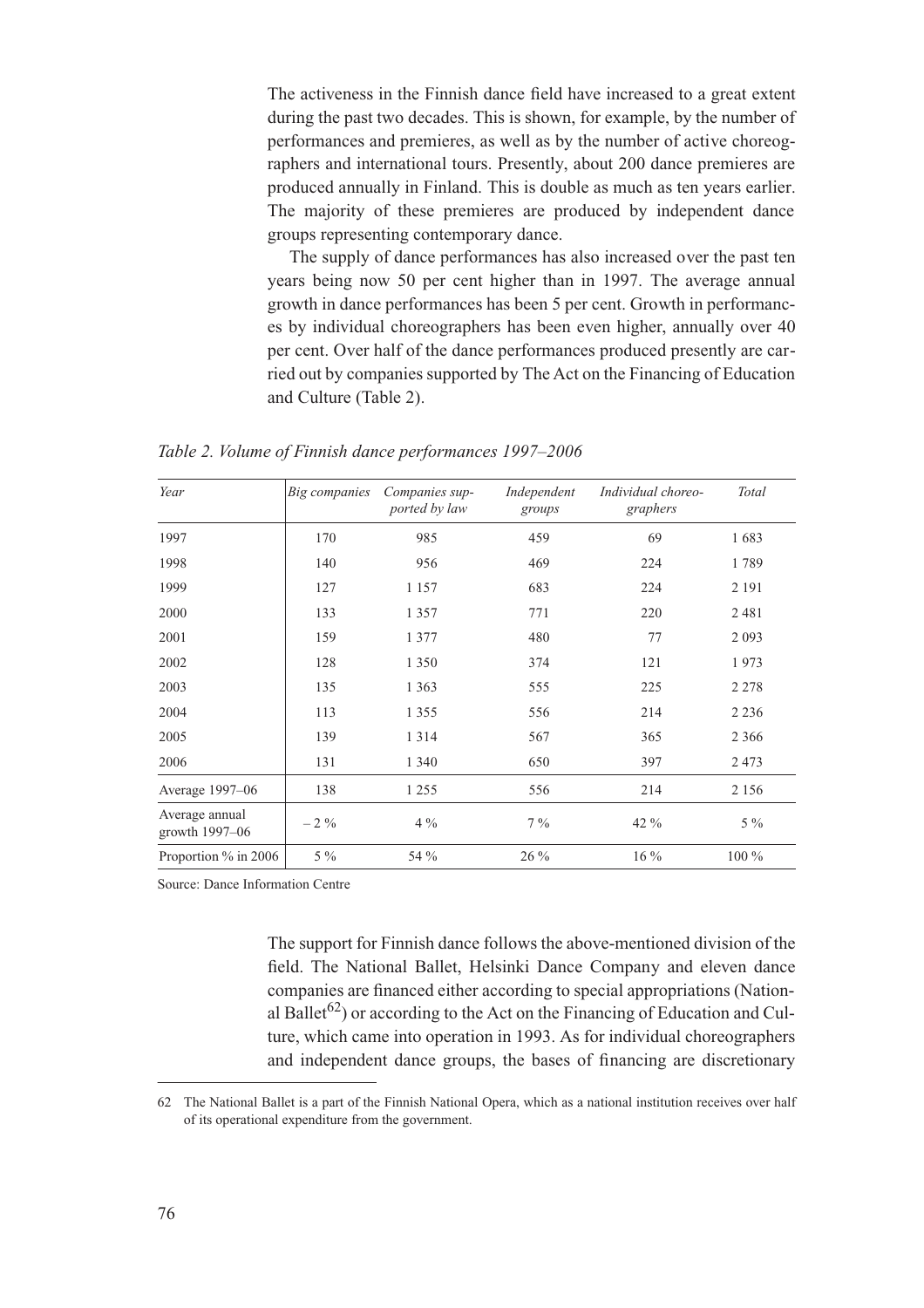subsidies allocated by the Finnish National Council for Dance. Regional Dance Centres as well as dance festivals are financed directly by the Ministry of Education.

Professionals in the field of dance can apply for and receive many types of support from arts councils. The main support schemes are what are called artist grants (working grants for 0.5 to 5 years). Project grants and special art-form based support schemes are directed to certain artistic projects such as performances or education.<sup>63</sup> Dance artists can also receive support for projects connected to children's' culture as well as travel grants and artistin-residence grants. Moreover, regional arts councils<sup>64</sup> allocate artist and project grants to artists, and state subsidies to regional art organisations.

| Support form                                                                                    | Euro          |
|-------------------------------------------------------------------------------------------------|---------------|
| Allocated by the Arts Council                                                                   |               |
| Artist grants (0.5-5 years)                                                                     | 390 030       |
| Artist professors**                                                                             | 46 440        |
| Artists-in-residence grants                                                                     | 4 0 0 0       |
| Grants and subsidies for dance productions (GDP)                                                | 172 000       |
| Project grants                                                                                  | 70 000        |
| Project grants for children's culture                                                           | 35 000        |
| Regional arts councils                                                                          | 247400        |
| State prizes                                                                                    | 15 000        |
| Subsidies for dance theatres outside the scope of the Financing of Education and<br>Culture Act | 432 000       |
| Subsidies for the promotion of dance culture                                                    | 40 000        |
| Travel grants                                                                                   | 33 840        |
|                                                                                                 | 1 485 710     |
| Allocated by the Ministry of Education                                                          |               |
| Regional dance centres                                                                          | 600 000       |
| State support for dance theatres by the Financing of Education and Culture Act                  | 2 148 870     |
| Subsidies for dance organisations                                                               | 257 000       |
|                                                                                                 | 3 005 870     |
| Total                                                                                           | 4 4 9 1 5 8 0 |

*Table 3. State support for dance in 2007\**

\*The Finnish National Ballet and dance festivals are excluded.

\*\* The Arts Council has eight posts for artist professors who are considered to be particularly competent artists. Artist professors receive a monthly salary for practising creative artistic work in their field.

<sup>63</sup> At the moment, the following are special support schemes for dance: Grants and Subsidies for Dance Productions, Subsidies for Dance Theatres and Ensembles outside the scope of the Act on the Financing of Education and Culture, Subsidies for the Promotion of Dance Culture.

<sup>64</sup> Regional arts councils (13) award grants and subsidies to individuals and organisations in their respective regions.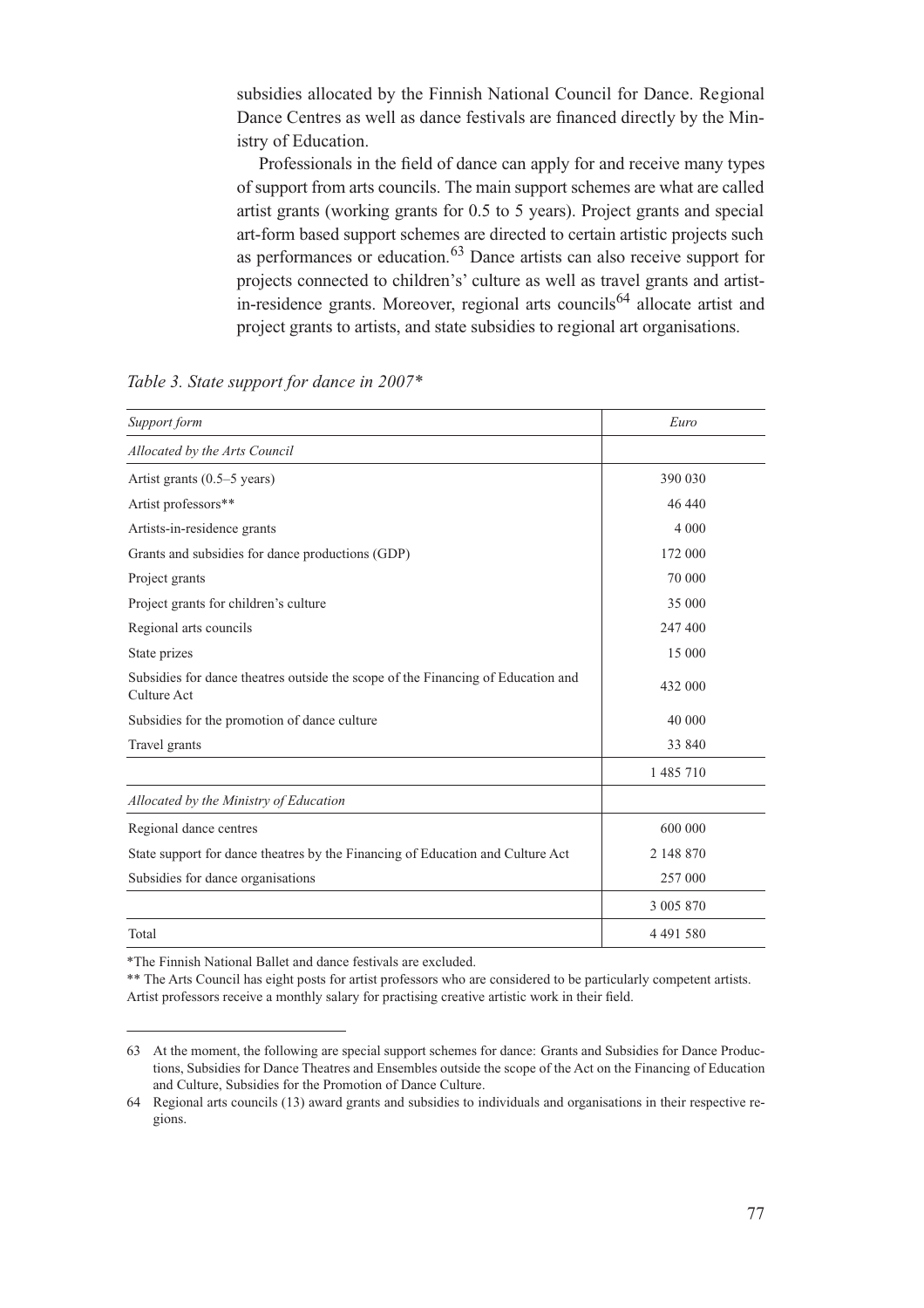In 2007, altogether 157 dance artists, working groups or collective bodies received a total of  $\epsilon$  1.4 million from arts councils. In addition to this, the Ministry of Education allocates support for dance theatres, regional dance centres, and others. In 2007 the total sum of state support for dance was almost  $\in$  4.5 million. (Table 3.)

The growth in support for dance has been quite significant considering that in 1991 the support was  $\epsilon$  1.6 million (in real value, converted according to cost-of-living index) (Figure 1.). The annual growth in support has been on average seven per cent. However, dance still receives only a small proportion of the support allocated to the arts, namely, six per cent of the total Arts Council support and one per cent of the government's art and culture budget (2007).

*Figure 1. The trend in state support for dance in 1991–2007 \**



\* In real value (2007). The Finnish National Ballet and cultural festivals are excluded.

# *Grants for dance productions (GDP) in 1991–2008*

The idea of a special support scheme focusing on the costs of dance productions first came up at the end of the 1980s. The reason for the need of special support was that existing support schemes were mainly directed to "artistic work" and not to the expenses of individual productions. At the same time, the NCD emphasised that the key challenge in dance policy was to assist the growth in dance productions and in so doing expand the attendance at dance performances. For this purpose the NCD proposed a special appropriation for the state budget in 1990 and the proposal was put into effect the following year as part of the GDP.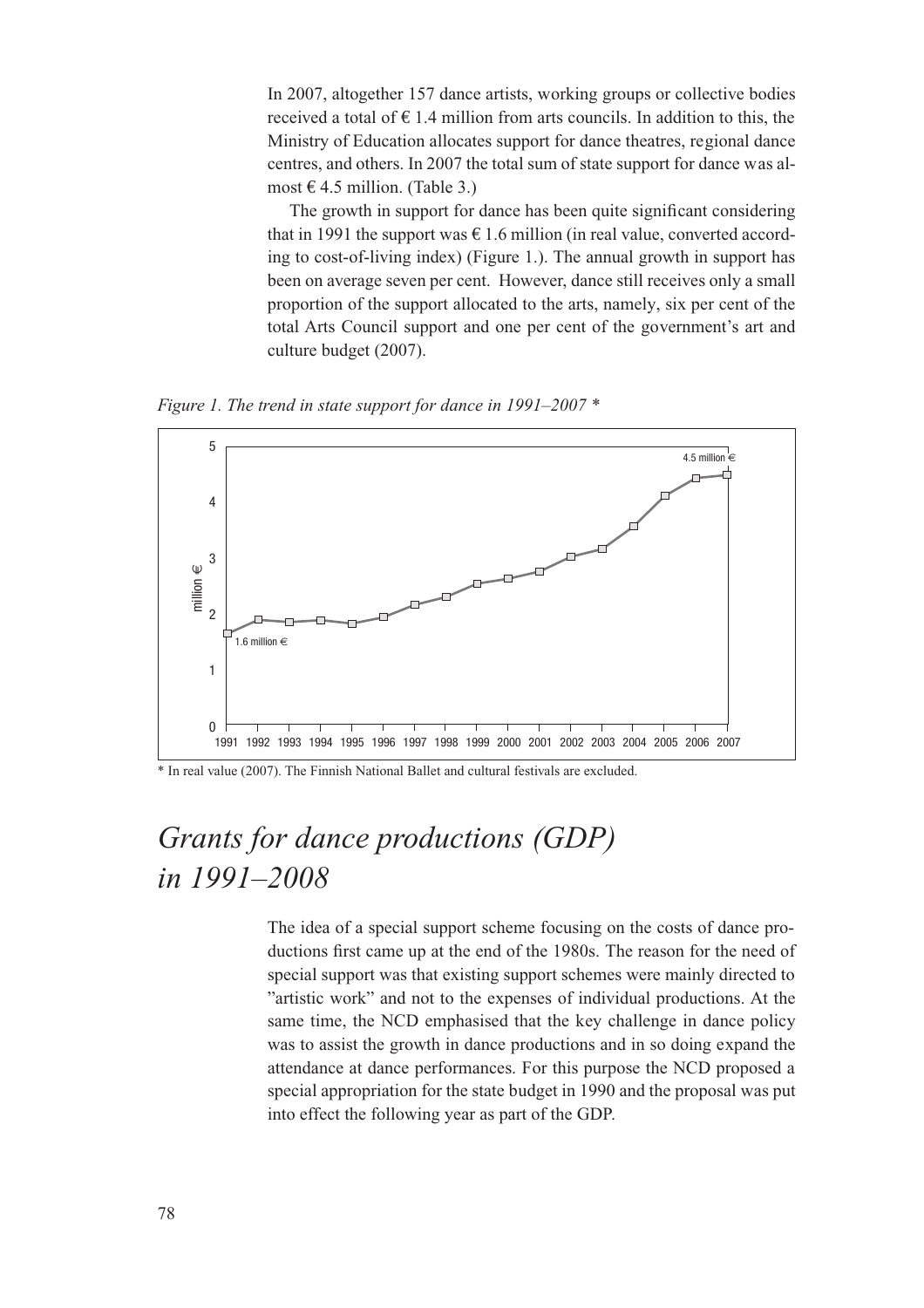The main objective of the GDP was to increase the number of Finnish dance productions by helping to cover expenses incurred by, for example, salaries, performance spaces and marketing. According to the first distribution instructions by the Ministry of Education the supported productions were obliged to be "experimental" by nature. However, this condition was waived after a few years and in fact it was clear from the beginning that the support form was meant to assist all professional dance activities.

Since the first year of operation (1991), the appropriations directed to dance productions have multiplied and the average annual growth in support has been 20 per cent. However, since the starting level was low (about  $\epsilon$  30 000 in real value) the sum allocated for this purpose can still be considered as rather modest. At the moment, the proportion of the GDP is 4 per cent of total state support for dance and 14 per cent of the total support allocated by the NCD.

The total number of applicants for dance support is generally rather low even in the Finnish context (compared to, say, the visual arts). In this context the proportional growth of applicants for dance support appears to be considerable. For instance, the number of GDP applicants is tenfold compared with the starting point in 1991 and the average annual growth has been 17 per cent. In recent years an average of 100 applicants have applied annually for one or more dance productions.  $65$  The support has been granted annually on average to 38 applicants. Recently, the awarding policy of the NCD has slightly altered and the number of awarded grants has been higher than earlier, with the result that the number of recipients has been somewhat lower (under 30 persons/collective bodies) (Table 4).

The average amount of GDP applied for has in recent years been € 7 000–8 000, and the awarded grants on average € 4 000–5 000. The present NCD (nominated for 2007–2009) has increased the grant sums to an average of  $\epsilon$  8000. With the exception of a few cases, the sums awarded to individual productions over the years have not covered all the costs of the productions. Therefore, other support is required in order to carry out a production.

Public support of some sort is a precondition for contemporary dance professionals to work as artists. As a result, it is typical that applicants apply for support regularly year after year. Especially in this support form it has been common that some applicants submit an application almost every year. The total number of applications during a period of almost two decades has been over 1 400, while the number of different individuals applying (overlapping cases excluded) is about 600. However, every year there are also new applicants (on average almost half of the applicants each year) and some of them receive support, although not often on the first try<sup>66</sup>.

<sup>65</sup> Dance companies can apply for and receive grants for "activities", i.e., for more than one production.

<sup>66</sup> Of the new applicants each year on average 27 % have received a grant.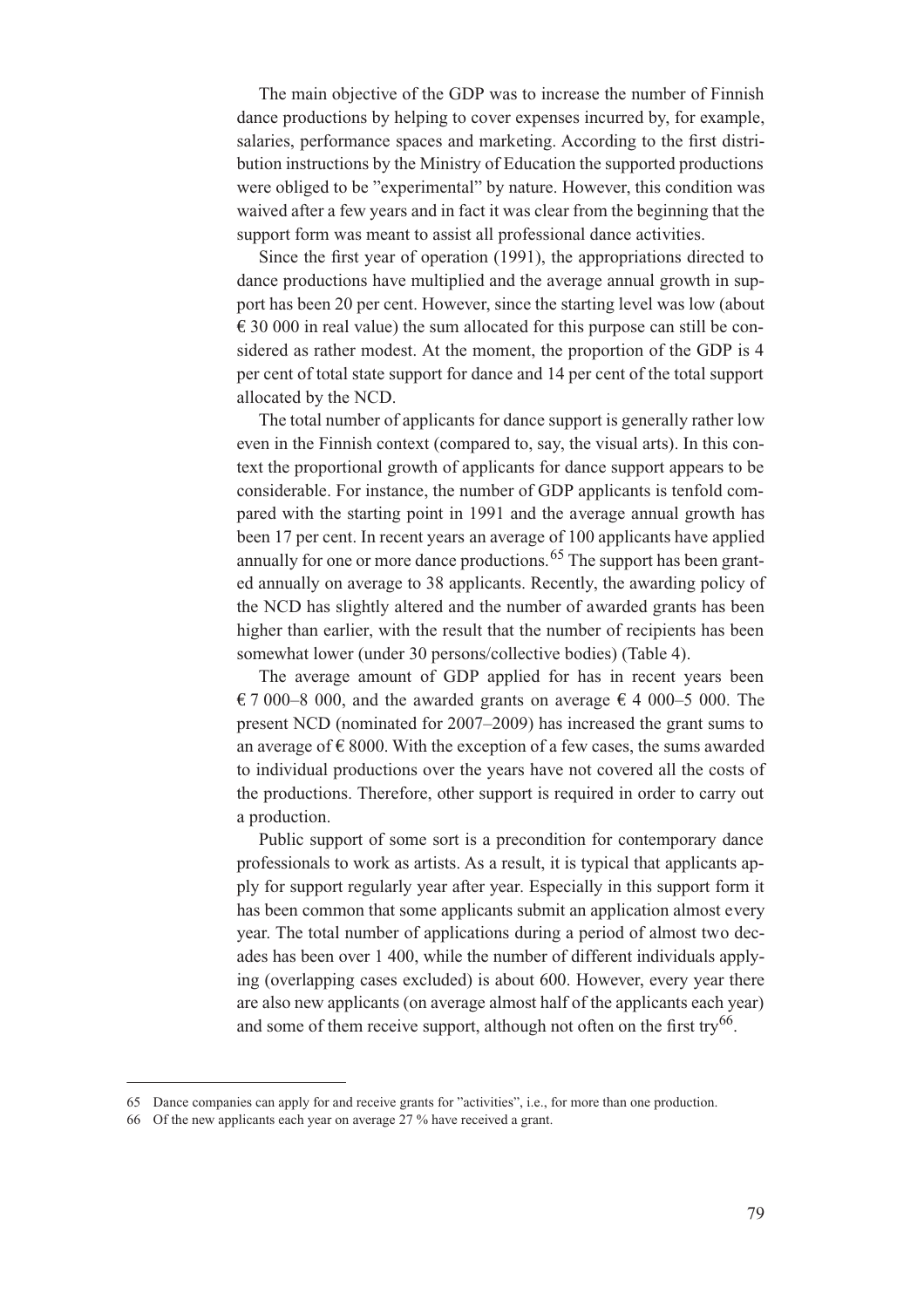| Year                    | Applicants | Recipients     | Total sum $(\in)$ * |
|-------------------------|------------|----------------|---------------------|
| 1991                    | 13         | $\mathfrak{Z}$ | 35 670              |
| 1992                    | 16         | $\mathfrak{Z}$ | 34 790              |
| 1993                    | 36         | 15             | 135 980             |
| 1994                    | 42         | 18             | 169 110             |
| 1995                    | 57         | 25             | 146 210             |
| 1996                    | 78         | 30             | 149 280             |
| 1997                    | 92         | 39             | 179 300             |
| 1998                    | 98         | 43             | 190 110             |
| 1999                    | 100        | 35             | 187880              |
| 2000                    | 89         | 30             | 127 220             |
| 2001                    | 77         | 37             | 159 530             |
| 2002                    | 94         | 40             | 157 080             |
| 2003                    | 114        | 40             | 176 260             |
| 2004                    | 112        | 47             | 175 930             |
| 2005                    | 91         | 31             | 174 380             |
| 2006                    | 101        | 42             | 172 000             |
| 2007                    | 94         | 27             | 172 000             |
| 2008                    | 113        | 26             | 200 000             |
| Average                 | 79         | 30             | 152 370             |
| Total                   | 1417       | 531            | 2 742 730           |
| Excl. overlapping cases | 607        | 267            |                     |

*Table 4. Applicants, recipients and sums of the GDP in 1991–2008*

\* In real value (2007).

During the past 17 years over 500 dance performances and other projects have been supported by the GDP. The number of annually supported productions has grown from three (3) to an average of 40 productions. The main recipients of the support have been individual choreographers with dance works representing contemporary dance.

The types of target groups of support have slightly changed during the years examined. In the 1990s the proportion of amateur activities (i.e. folk dance) was higher, although it has never made up a significant part of the support. From the beginning of the 2000s the share of productions (and applications) representing flamenco dance and other ethnic or folklore type dance productions has risen, but they are still a rather small part of the supported productions. All in all, the main target groups have always been productions of contemporary dance, and their share has actually increased over the last couple of years.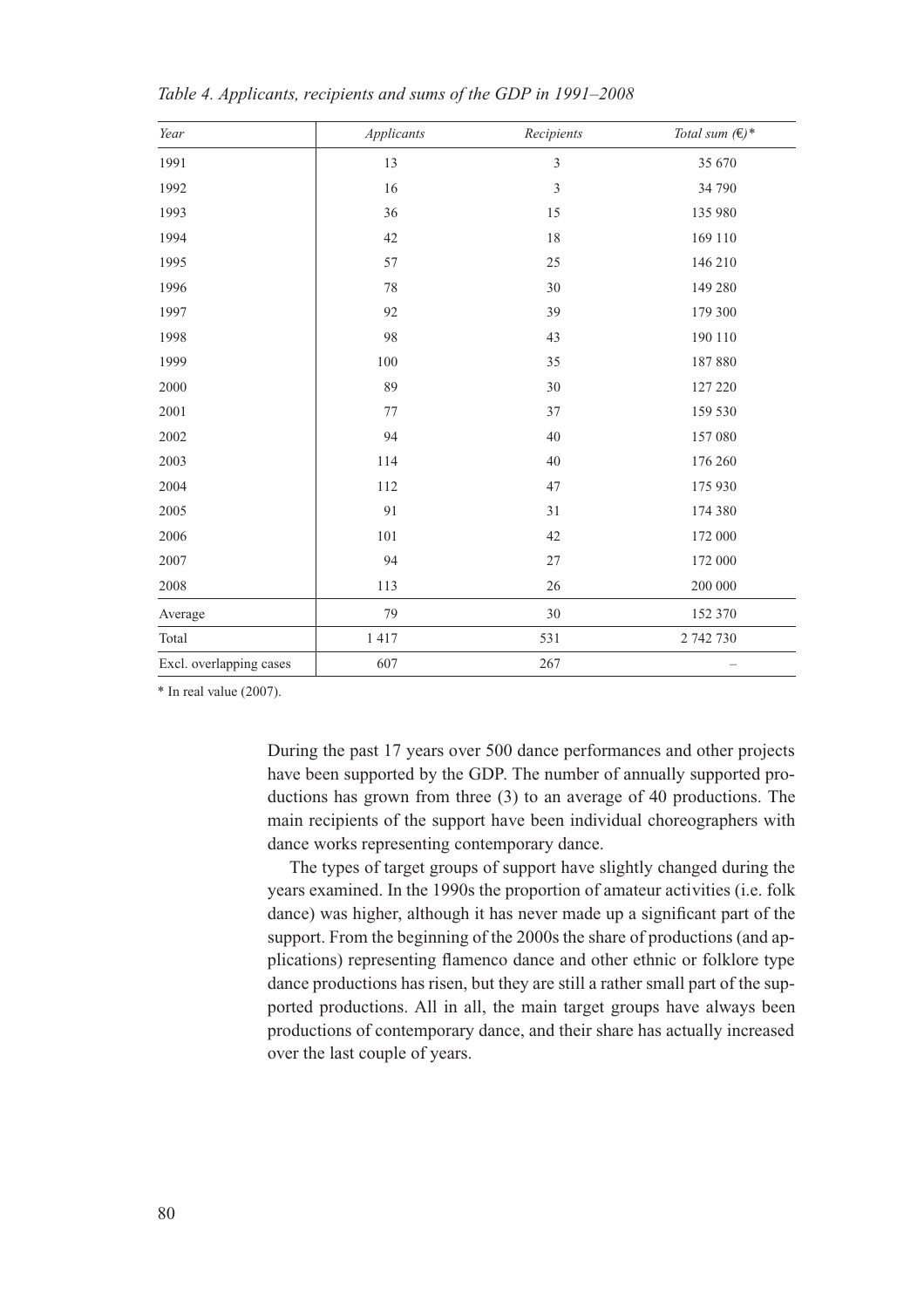#### *Dance productions and the GDP*

When assessing the role of the GDP in relation to dance productions, information about the total budget of the production is vital. Since the grant report<sup>67</sup> does not provide data on the total budget, an e-mail survey was carried out in order to get more information about the productions of applicants using this form of support. An additional aim of the survey was to map out opinions concerning the support scheme and the process of application. The survey data also provided information on issues such as the working time used in productions, the variety and number of occupational groups used, grounds of payments and the proportion of unpaid work.

The survey was directed to those who had applied for the GDP in 2005 and/or 2006 ( $N = 156$ ). The response rate was 46 per cent. The rates for certain subgroups were, however, better. For example, of the dance companies, 52 per cent answered the questionnaire, and of those who had received a GDP, 62 per cent filled in the questionnaire. In contrast to these, those who had applied but not received a grant were not eager to answer since the response rate among them was only 35 per cent. All in all, the results should be interpreted as indicative although there are no indications of bias.

|                    | Research population<br>$\%$ | Respondents<br>$\%$ | Response rate<br>$\%$ |
|--------------------|-----------------------------|---------------------|-----------------------|
| Applied in 2005    | 40                          | 39                  | 45                    |
| Applied in 2006    | 47                          | 51                  | 51                    |
| Applied both years | 13                          | 10                  | 33                    |
| GDP awarded        | 42                          | 56                  | 62                    |
| No GDP awarded     | 58                          | 44                  | 35                    |
| Individuals        | 79                          | 76                  | 45                    |
| Collective bodies  | 21                          | 24                  | 52                    |
| N                  | 156                         | 72                  | $46\%$                |

*Table 5. The research population and respondents*

According to the survey, applicants were rather satisfied with the support scheme and the application process as such. However, the level of distributable grants, the duration of decision making and the lack of transparency in the criteria of awarding grants were criticised. The majority of respondents wished for larger grants in order to cover the costs as much as possible. Also, faster decision making was called for. Further, there seemed to

<sup>67</sup> All GDP recipients must fill in a grant report within a year after receiving the grant. The obligatory part of the report includes only information and receipts about the use of GDP, not the whole financing of the production.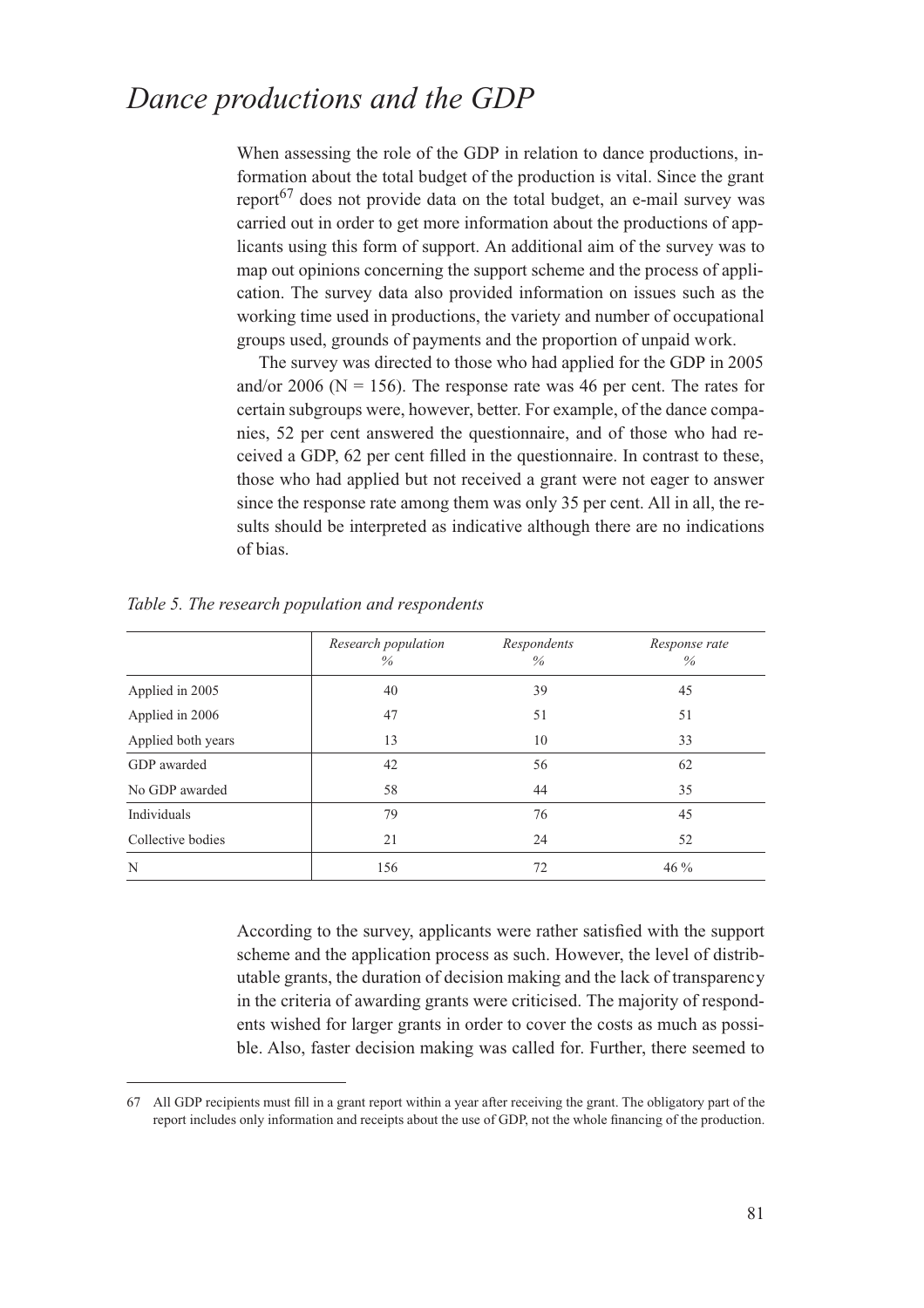be confusion about the criteria on which the decision making is based. Respondents pondered whether the decisions are made according to artistic qualifications of the production or on the basis of other criteria, such as residence, education level, reputation or personal relationships.<sup>68</sup>

Respondents considered the support scheme as important and functional with regard to their productions. However, most of them reported that the production most likely would have taken place without the GDP but with (even) lower salaries and smaller personnel than was the case when the support was granted. Still, the majority (60 %) of those who did not receive the GDP were able to carry out the production in one way or another. The reason for this in most cases was that they received other (public) support for the production. Over 80 per cent of those who did not receive the GDP but carried out a production reported another form of support.

One of the characteristics of contemporary dance productions is that in many cases the choreographers take care of many things. Besides making a choreography and probably also dancing, they carry out other duties as well. In over half of the respondents' productions the choreographer also had other professional duties. In most cases these were the work of a producer, light designer or stage designer. All in all, in over 80 per cent of the respondents' productions ( $N = 74$ ), some of the personnel handled more than one professional task.

The number of personnel in the productions proved to be small. Over half of the productions were carried out with a total personnel of 6 to 10. The number of dancers was also relatively small. One fourth of the productions were solo performances and 54 per cent were produced with 2 to 5 dancers.

A widely known problem in contemporary dance is low attendance. This is partly due to the low number of performance venues, as well as to the lack of resources for having more than just a few performances. This situation was also confirmed by the survey on GDP applicants' productions. For example, the average number of performances was nine and earnings from ticket sales in most cases were very low or almost non-existent.

One of the objectives of the study was to examine the amount of unpaid work in professional dance productions. It has been common knowledge that unpaid work is more the rule than the exception in the field of (contemporary) dance. The results of the survey confirm that the majority of dance productions are carried out partly with unsalaried work. However, it was not common that the whole production would have been executed without salaries. "Only" one tenth of the respondents' productions ( $N =$ 72) were carried out completely without salary (work was in some cases compensated by in the form of a grant).

<sup>68</sup> The NCD has recently made public certain criteria, such as artistic quality and importance of the project, regional equality and a realistic and balanced budget.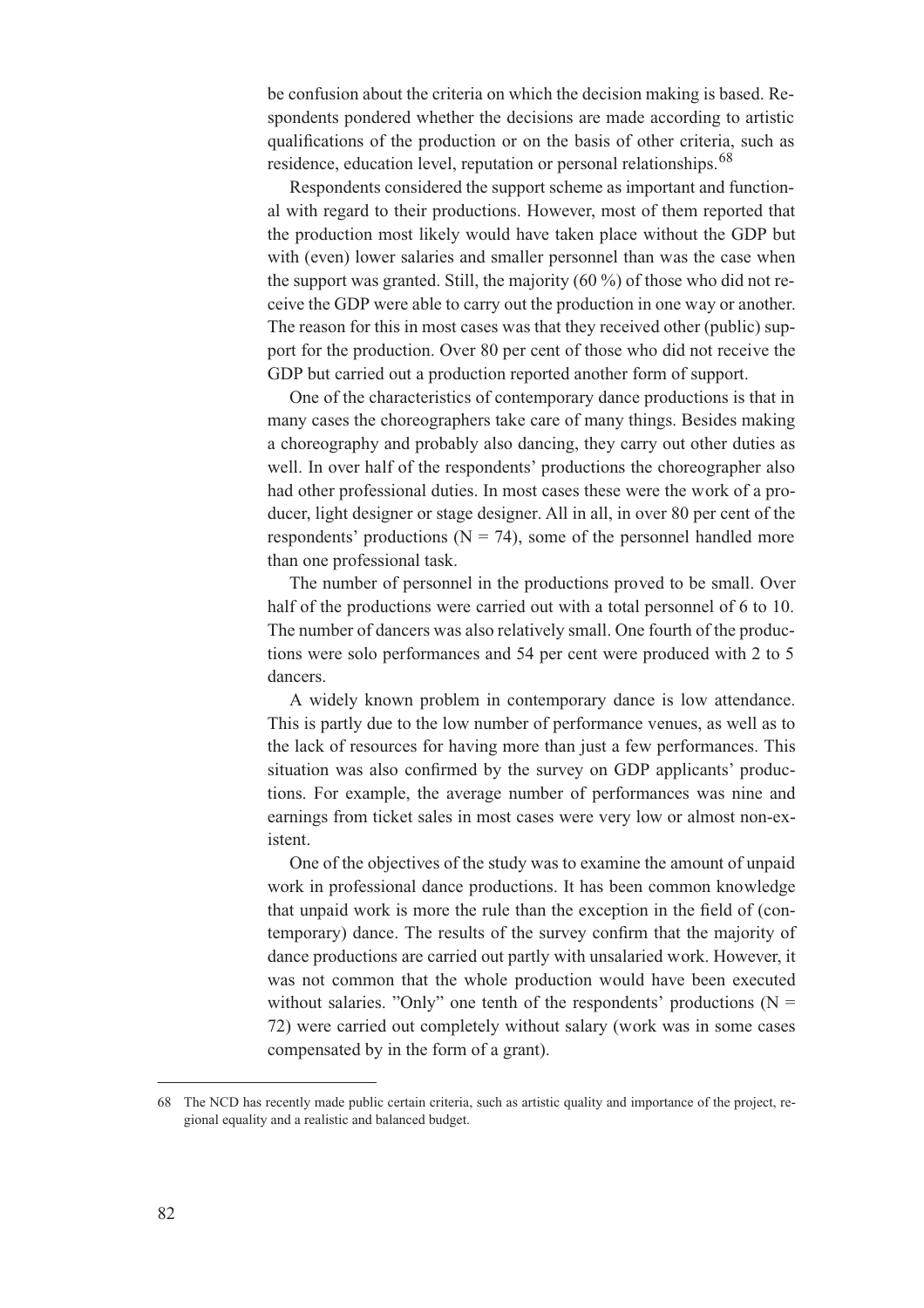The unpaid work was mostly done by dance professionals (dancers and choreographers). The lowest share of unsalaried work was reported among stage designers and costume designers. This seems paradoxical: in a dance production, supported by allocations for dance, professionals from other (art) fields<sup>69</sup> are more likely to be paid for their work than dance professionals. On the other hand, one consideration is that the money is at least targeted in the right direction if it has made a dance production possible.

In cases where salary was paid it was generally under the level of the collective labour agreement in the field. The salary was determined exclusively according to the collective labour agreement in only ten per cent of the respondents' productions. In the majority (52 %) of productions the basis for salary was both the labour agreement and other grounds.

#### *Conclusions*

The data examined in the research project showed that the GDP is a functional support form fulfilling its objectives. However, the importance of the GDP in monetary value is not so essential since it makes up only a part of the total budgets of Finnish dance productions and the support scheme as such is not enough to guarantee the execution of the production. According to the research data, the proportion of the GDP was on average one third of the total budget of dance productions. However, the policy definitions of the present NCD concerning higher grants for individual productions might change the situation in the future.

The research data also verified that it is possible to carry out a dance production without the GDP but the conditions would then be even more difficult in terms of preparation time, monetary compensations and so on. Once again, although it is possible to carry out a production without the GDP it became evident that public support of some sort is a prerequisite for producing a dance production in Finland. Even dance artists and companies with international reputations and a relatively large audience cannot work without regular public support. As for the GDP, it seems clear that it has helped the realisation of many dance works. Even though the support has been rather modest in monetary terms, it has fulfilled its objectives especially during this decade by concentrating on (contemporary) dance productions.

The research project mapped out development needs and opinions concerning the support form in question. Some suggestions concerning improvement of the support scheme were made. These were, among others, a faster and more transparent decision-making process. Also, more application possibilities during the year were suggested (at the moment applica-

<sup>69</sup> Such as photographers, light designers, sound designers, musicians.